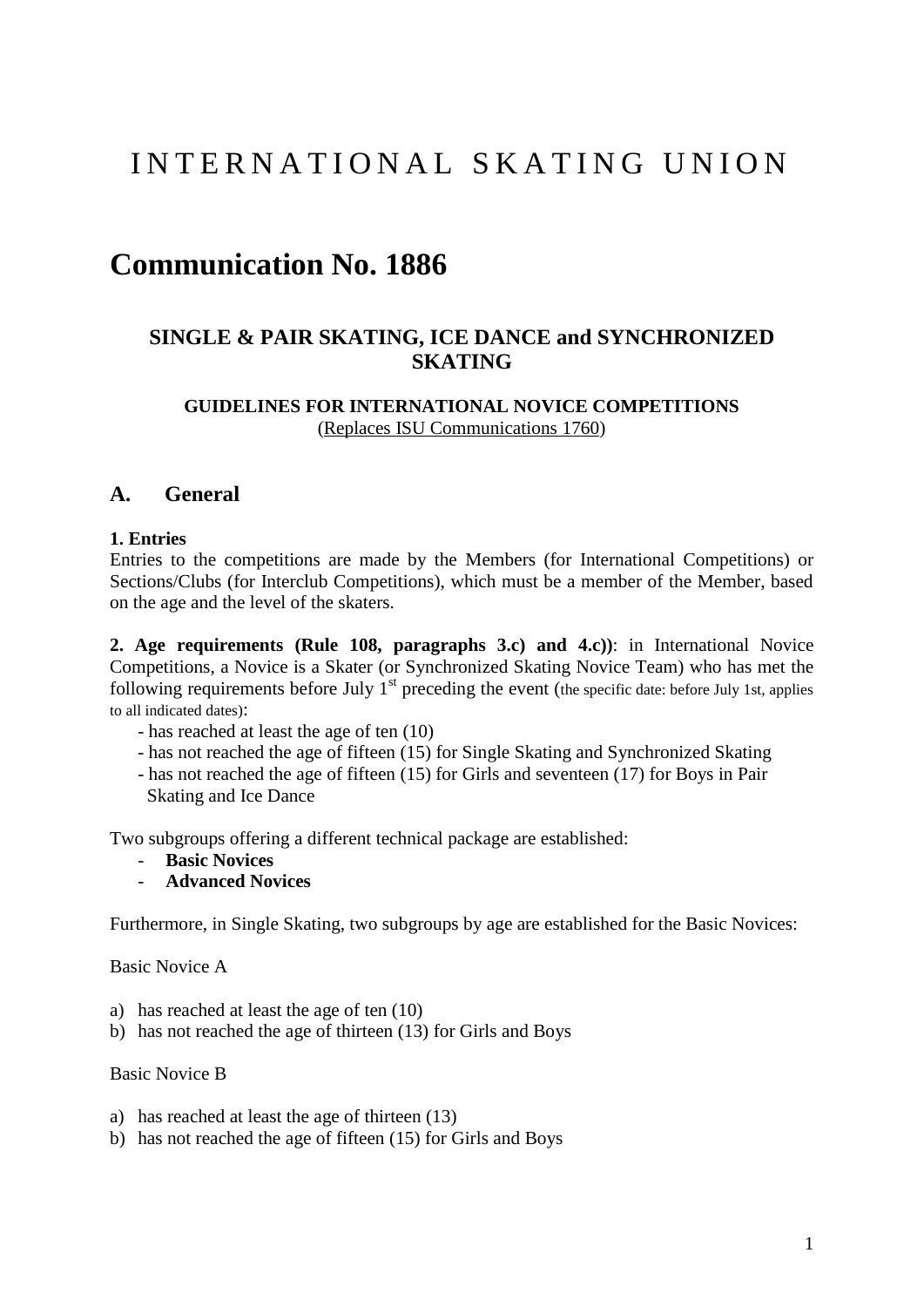No subgroups by age are established for Basic Novices in Pair Skating, Ice Dance and Synchronized Skating. Synchronized Skating is using the subgroups for Basic Novices to clarify the number of Skaters per Team.

No subgroups by age are established for Advanced Novices in all disciplines.

#### **3. Officials**:

- a) ISU Rules 420 and 910 on the composition of panel of Officials apply, except for the international qualification of the Officials. In each event there should be at least one (1) Judge and one (1) member of the Technical Panel (Technical Controller and Technical Specialists) acting with an international qualification.
- b) The same ISU Rules regarding judging, refereeing and the work of the Technical Panel apply as in Junior and Senior International Competitions.
- c) Rules 433 and 923, paragraphs 1 and 2 regarding the Report of the Referee and the Report of the Technical Controller apply, i.e. reports are requested for Advanced Novice competitions only.

# **B. SINGLE & PAIR SKATING**

#### **1. General Requirements for Novice competitions Single and Pair Skating**

Segments of events to be skated in Novice Single and Pair Skating competitions:

| a) | Single Skating events shall consist of            |                                                                                                               |                                       |  |  |
|----|---------------------------------------------------|---------------------------------------------------------------------------------------------------------------|---------------------------------------|--|--|
|    | younger subgroup (Group A) Basic Novice<br>∗      |                                                                                                               | Free Skating only                     |  |  |
|    | $\ast$<br>older subgroup (Group B) Basic Novice   |                                                                                                               | Free Skating only                     |  |  |
|    | $\ast$<br><b>Advanced Novices</b>                 |                                                                                                               | <b>Short Program and Free Skating</b> |  |  |
|    | b) Pair Skating events shall consist of           |                                                                                                               |                                       |  |  |
|    | Basic Novice (one group)<br>∗                     | Free Skating only                                                                                             |                                       |  |  |
|    | <b>Advanced Novices</b><br>∗                      | <b>Short Program and Free Skating</b>                                                                         |                                       |  |  |
|    |                                                   |                                                                                                               |                                       |  |  |
| C) | Duration of the Programs:                         |                                                                                                               |                                       |  |  |
|    | <b>Single Skating</b><br>Basic Novice subgroup A  | Free Skating $2:30$ min, $+/$ . 10 sec.<br>Basic Novice subgroup B<br>Free Skating $3:00$ min, $+/$ . 10 sec. |                                       |  |  |
|    |                                                   |                                                                                                               |                                       |  |  |
|    | <b>Advanced Novice</b><br>Short Program max. 2:30 |                                                                                                               |                                       |  |  |
|    |                                                   | Free Skating $3:00$ min, $+/$ . 10 sec. for girls<br>Free Skating 3:30 min, $+/- 10$ sec. for boys            |                                       |  |  |
|    |                                                   |                                                                                                               |                                       |  |  |
|    |                                                   |                                                                                                               |                                       |  |  |
|    | Pair Skating                                      |                                                                                                               |                                       |  |  |

| <b>Basic Novice</b>    | Free Skating $3:00$ min, $+/$ . 10 sec.  |
|------------------------|------------------------------------------|
| <b>Advanced Novice</b> | Short Program max. 2:30                  |
|                        | Free Skating $3:30$ min, $\pm/0.10$ sec. |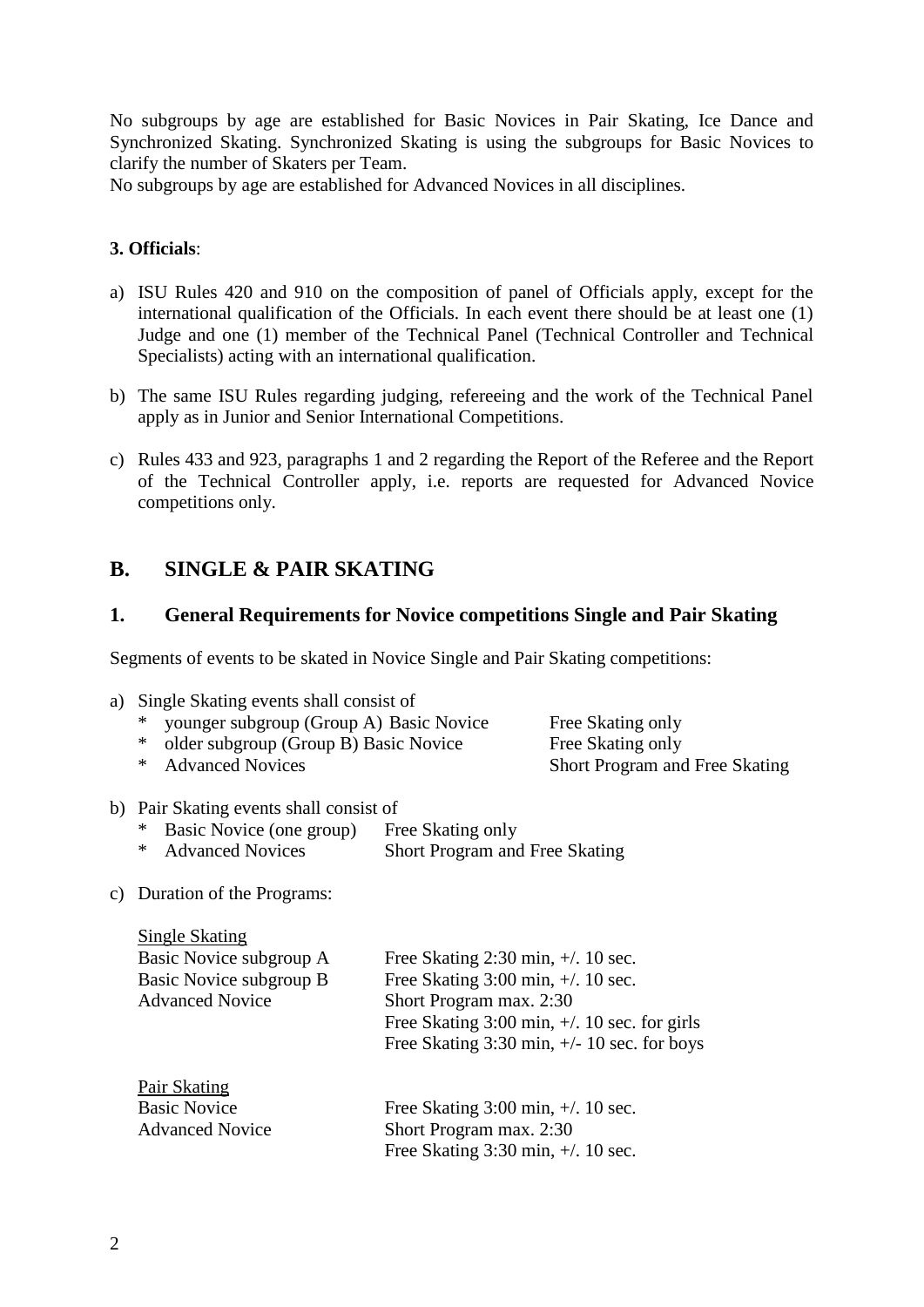# d) Various

# **Vocal music is allowed for all Novice Divisions Singles and Pair Skating.**

**There will be no Bonus for difficult elements performed in the second half of the Short and Free Programs for all Novice Divisions Singles and Pair Skating.**

# **2. Technical Requirements for Novice competitions Single Skating**

*2.1 Single Skating Basic Novice A* **- Girls and Boys (younger subgroup)**

# **A well balanced Free Skating program for Singles A must contain:**

a) Maximum of 4 jump elements for Girls and Boys one of which must be an Axel type jump. There may be up to two (2) jump combinations or sequences. Jump combinations can contain only two (2) jumps. A jump sequence can contain any number of jumps, but only two most difficult jumps will be counted. Triple jumps are not permitted. Any single and double jump (including Double Axel)

cannot be executed more than twice in total.

- b) There must be a maximum of two (2) spins of a different nature (abbreviation), one of which must be a spin combination with or without change of foot (minimum of six  $(6)$ ) revolutions in total) and one spin with no change of position and with or without change of foot (minimum of six (6) revolutions in total). Flying entry is allowed.
- c) There must be one (1) step sequence with fully utilizing the ice surface.

The Program Components are only judged in

- Skating Skills
- Performance/Execution

The Factor of the Program Components is 2.5.

# **Levels explanations:**

For Basic Novice A Singles, in all elements that are subject to Levels, only features up to Level 2 will be counted. Any additional features will not count for Level requirements and will be ignored by the Technical Panel.

# *2.2. Single Skating Basic Novice B* **- Girls and Boys (older subgroup)**

# **A well balanced Free Skating program for Singles B boys and girls must contain:**

a) Maximum of 5 jump elements for Girls and 6 jump elements for Boys one of which must be an Axel type jump. There may be up to two (2) jump combinations or sequences. A jump combination can contain only two (2) jumps. A jump sequence can contain any number of jumps, but only two most difficult jumps will be counted.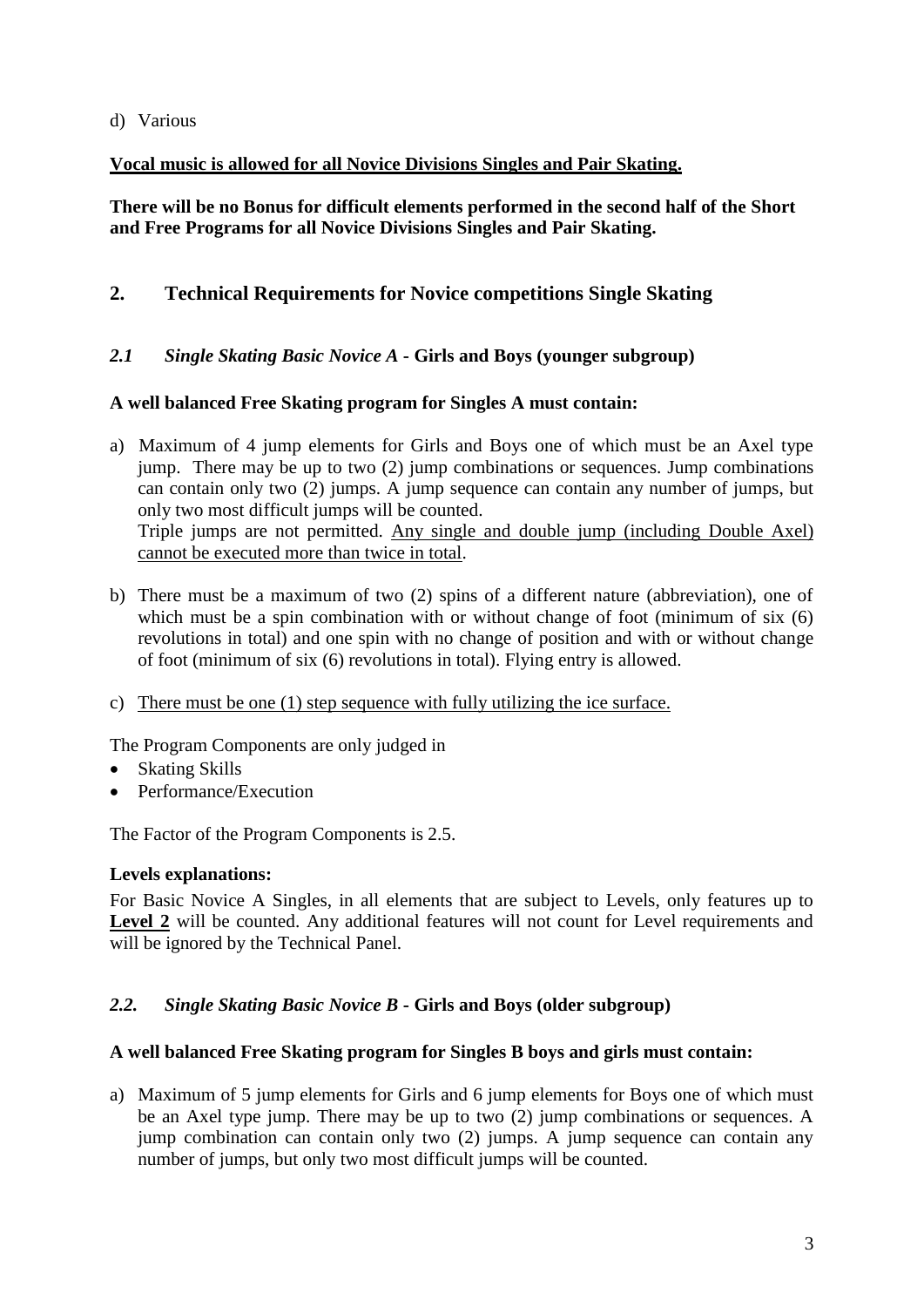Only two  $(2)$  jumps with two and a half  $(2 \frac{1}{2})$  or more revolutions can be repeated either in a jump combination or in a jump sequence. Any single and double jump (including Double Axel) cannot be executed more than twice in total.

- b) There must be a maximum of two (2) spins of a different nature, one of which must be a spin combination (minimum of ten (10) revolutions in total) and one a flying spin or a spin with a flying entrance (minimum of six (6) revolutions in total).
- c) There must be one (1) step sequence fully utilizing the ice surface.

The Program Components are only judged in

- Skating Skills
- Performance/Execution
- Interpretation

The Factor of the Program Components is

- $-$  for boys  $2.0$
- $-$  for girls  $1.7$

# **Levels explanations:**

For Basic Novice B Singles, in all elements that are subject to Levels, only features up to Level 2 will be counted. Any additional features will not count for Level requirements and will be ignored by the Technical Panel.

# *2.3 Single Skating Advanced Novice* **- Girls and Boys**

# **Boys**

The **Short Program for Boys' Singles** shall consist of the following elements:

- a) Axel Paulsen or double Axel Paulsen
- b) Double or triple jump immediately preceded by connecting steps, may not repeat jump in a)
- c) One jump combination consisting of two double jumps or one double and one triple jump, both jumps may not repeat jump in a) or b)
- d) Camel or sit spin (minimum of six (6) revolutions) with change of foot and no flying entrance.
- e) Spin combination with only one change of foot (minimum of five (5) revolutions on each foot). Flying entry is allowed.
- f) One step sequence fully utilizing the ice surface.

# **Girls**

The **Short Program for Girls' Singles** shall consist of the following elements:

- a) Axel Paulsen or double Axel Paulsen
- b) Double or triple jump immediately preceded by connecting steps, may not repeat jump in a)
- c) One jump combination consisting of two double jumps or one double and one triple jump, both jumps may not repeat jump in a) or b)
- d) Layback or sideways leaning spin (minimum of six (6) revolutions)
- e) Spin combination with only one change of foot (minimum of five (5) revolutions on each foot). Flying entry is allowed.
- f) One step sequence fully utilizing the ice surface.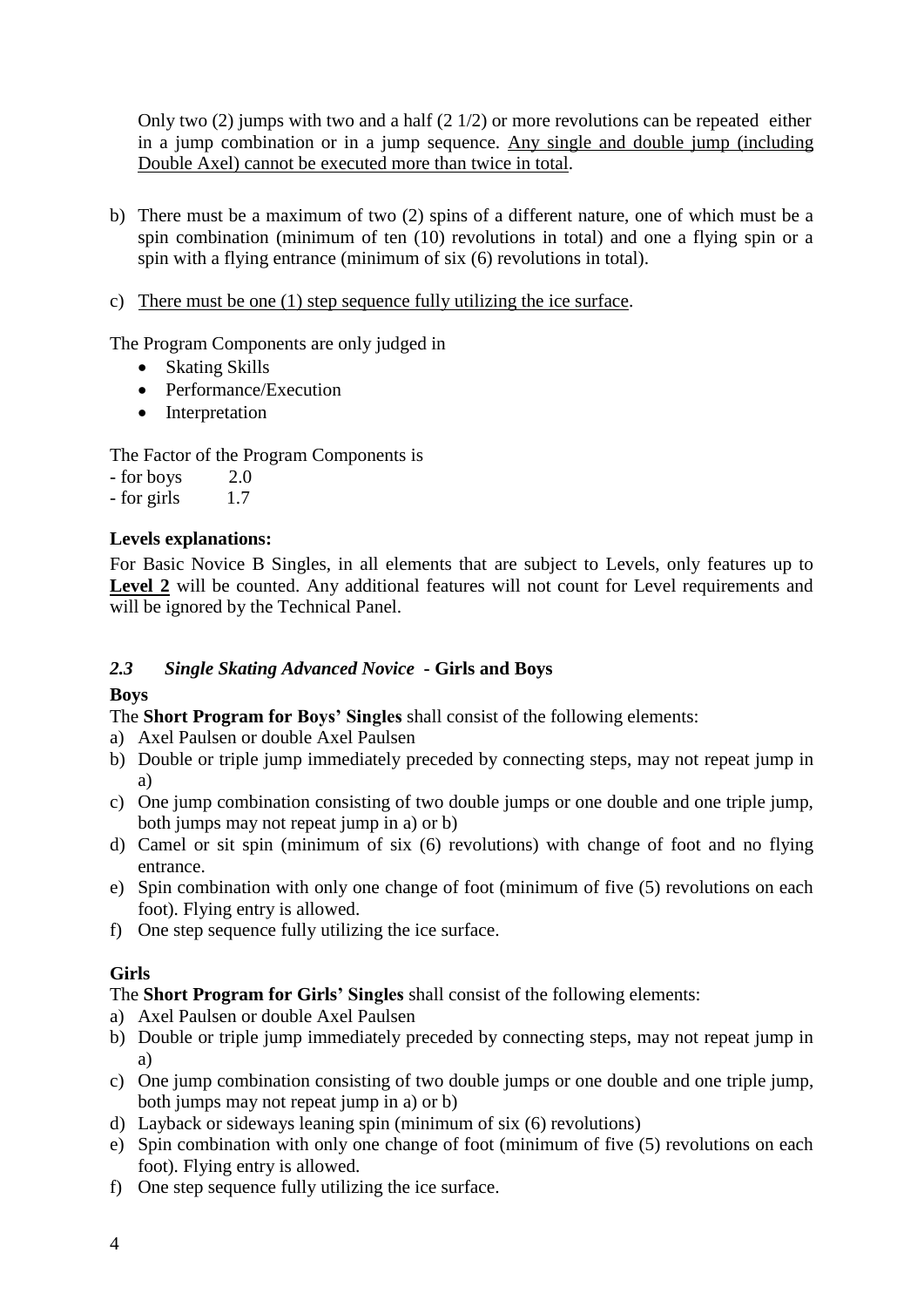Jumps not according to Short Program requirements (wrong number of revolutions) will receive no value.

# **Boys and Girls**

# **A well balanced Free Skating program for Singles must contain:**

- a) Maximum 6 jump elements for Girls and 7 jump elements for Boys one of which must be an Axel type jump. There may be up to two (2) jump combinations or sequences. A jump combination can contain only two (2) jumps. A jump sequence can contain any number of jumps, but only two most difficult jumps will be counted. Only two (2) jumps with three (3) or more revolutions can be repeated either in a jump combination or in a jump sequence. Any single and double jump (including Double Axel) cannot be executed more than twice in total.
- b) There must be a maximum of two (2) spins of a different nature, one of which must be a spin combination (minimum of ten (10) revolutions) and one a flying spin or a spin with a flying entrance (minimum of six (6) revolutions).
- c) There must be a maximum of one (1) step sequence

# **Levels explanations:**

For Advanced Novice Singles, in all elements that are subject to Levels, only features up to Level 3 will be counted. Any additional features will not count for Level requirements and will be ignored by the Technical Panel.

The Program Components are only judged in

- Skating Skills
- Transitions
- Performance/Execution
- Interpretation

The factors for the Program Components is

a) Short Program

|    | - for boys   | 0.9 |
|----|--------------|-----|
|    | - for girls  | 0.8 |
| b) | Free Skating |     |
|    | - for boys   | 1.8 |
|    | - for girls  | 1.6 |

# **3. Technical Requirements for Novice competitions Pairs**

# *3.1 Pair Skating Basic Novice*

Basic Novice competitions will consist of a Free Skating program only.

#### **A well balanced Free Skating program must contain** a maximum of:

- a) Two different lifts of Group 1 to 2, one arm holds not allowed (full extension of the lifting arm of the partner is not required)
- b) One Twist lift (single)
- c) One solo jump (single or double)
- d) One solo spin, no change of foot, change of position optional, minimum five (5) revolutions or one pair spin, minimum 5 revolutions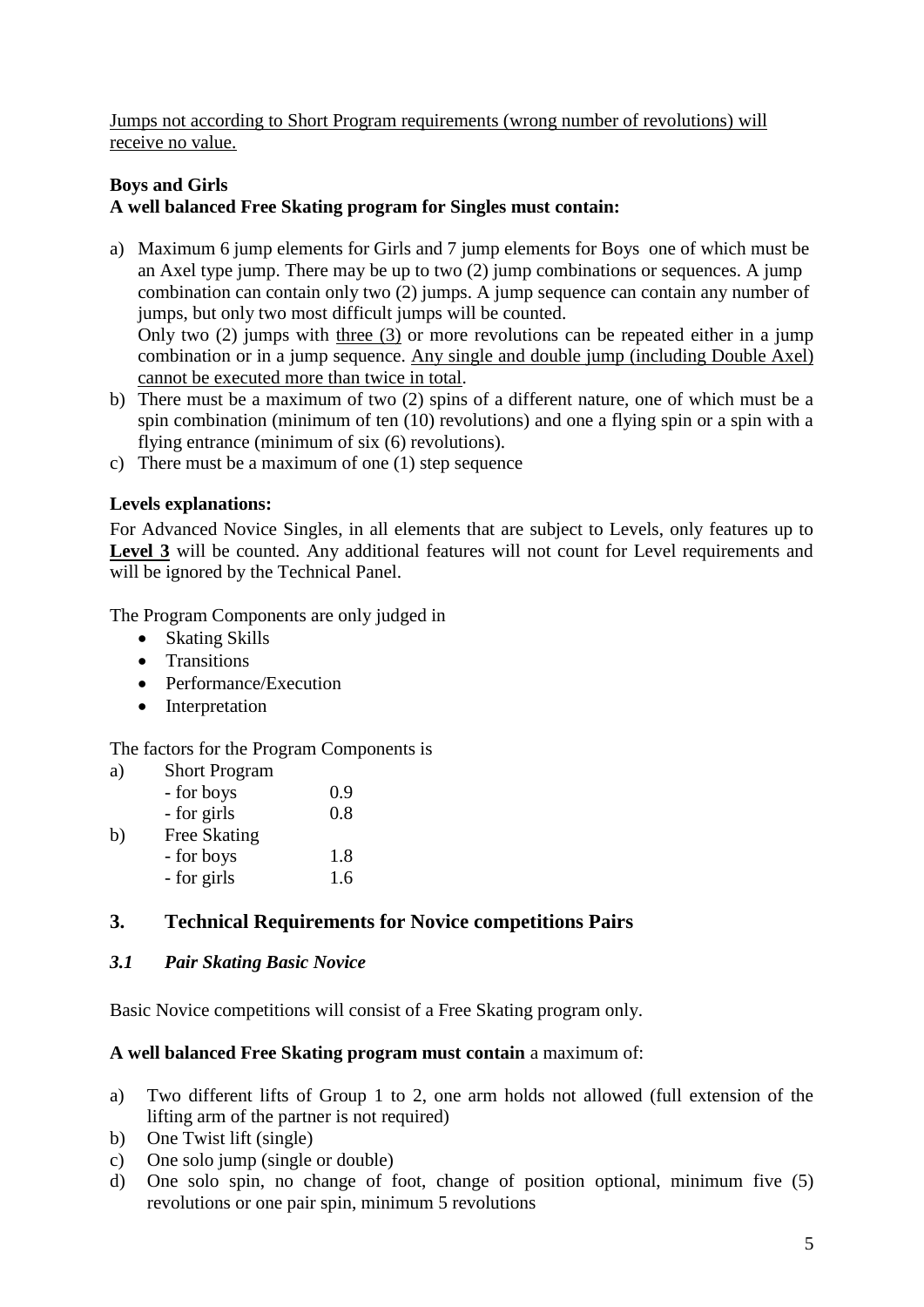- e) One pivot figure
- f) One step sequence fully utilizing the ice surface

#### **Levels explanations:**

For Basic Novice Pairs, in all elements that are subject to Levels, only features up to **Level 2** will be counted. Any additional features will not count for Level requirements and will be ignored by the Technical Panel.

The Program Components are only judged in

- Skating Skills
- Performance/Execution

The factor of the Program Components is 2.0

#### *3.2 Pair Skating Advanced Novice*

The **Short Program for Pairs** shall consist of the following elements:

- a) One lift of Groups 1 to 4, one arm holds not allowed
- b) One Twist lift (single or double)
- c) One solo jump (single or double)
- d) One solo spin or solo spin combination (minimum of five (5) revolutions in total)
- e) One death spiral
- f) One step sequence fully utilizing the ice surface

#### **A well balanced Free Skating program must contain** a maximum of:

- g) Two different lifts of Groups 1 to 4, one arm holds not allowed, (in group 1 and 2 full extension of the lifting arm of the partner is not required).
- h) One Twist lift (single or double)
- i) One Throw jump (single or double)
- j) One solo jump (single or double)
- k) One pair spin or pair spin combination (minimum of five (5) revolutions in total)
- l) One death spiral
- m) One step sequence fully utilizing the ice surface

# **Levels explanations:**

For Advanced Novice Pairs, in all elements that are subject to Levels, only features up to Level 3 will be counted. Any additional features will not count for Level requirements and will be ignored by the Technical Panel.

The Program Components are only judged in

- Skating Skills
- Transitions
- Performance/Execution
- Interpretation

The Factor of the Program Components is:

- a) Short Program 0.8
- b) Free Skating 1.6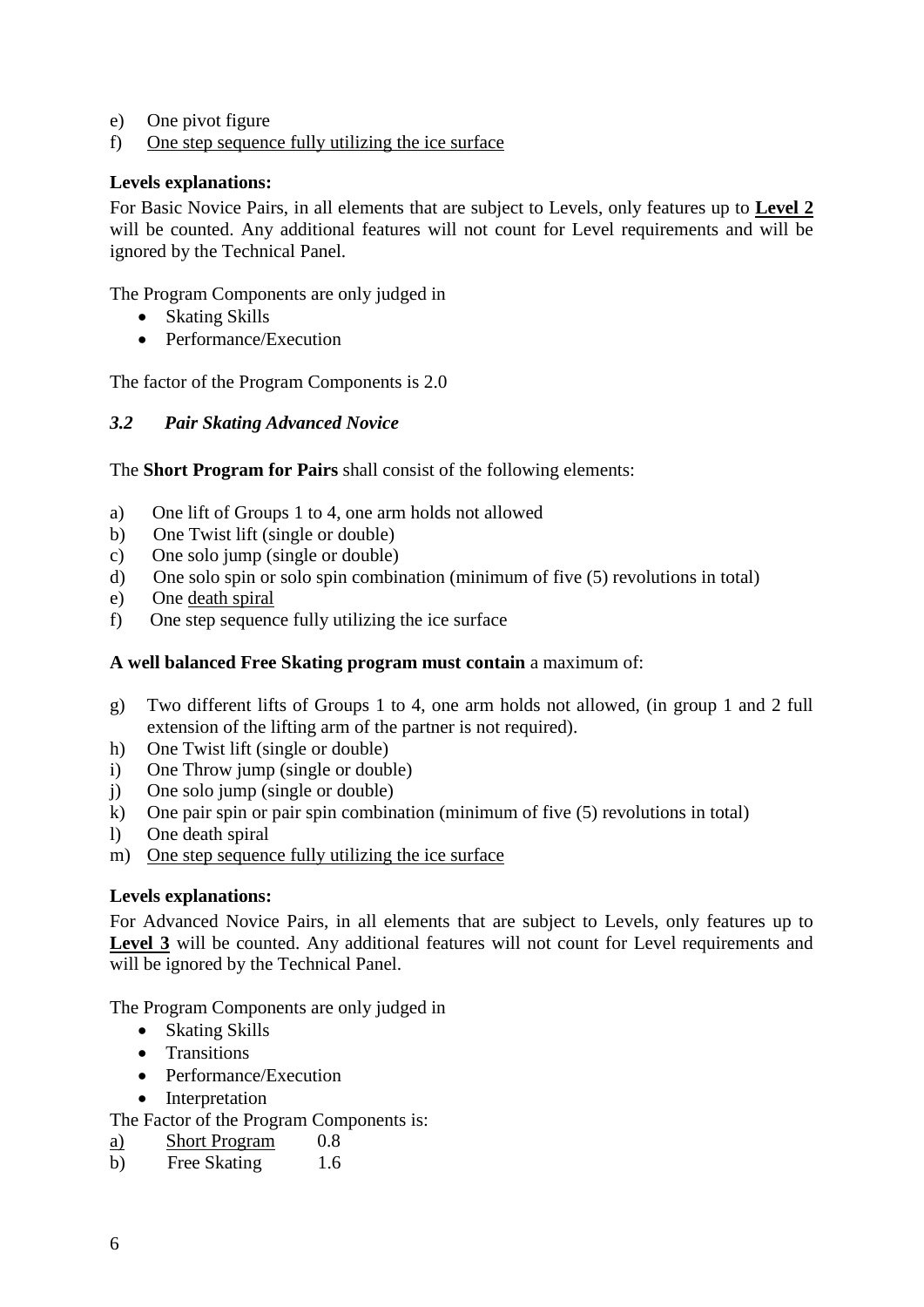# **C. ICE DANCE**

# **1. General Requirements for Novice competitions Ice Dance**

Segments of events to be skated in Novice Ice Dance competitions are:

| a) | Ice Dance events shall consist of             |                                                                                                         |  |
|----|-----------------------------------------------|---------------------------------------------------------------------------------------------------------|--|
|    | <b>Basic Novice</b><br><b>Advanced Novice</b> | 2 Pattern Dances and Free Dance<br>2 Pattern Dances and Free Dance                                      |  |
| b) | <b>Duration of Free Dance:</b>                |                                                                                                         |  |
|    | <b>Basic Novice</b><br><b>Advanced Novice</b> | Free Dance $2:30 \text{ min.} +1.10 \text{ sec.}$<br>Free Dance $3:00 \text{ min.}, +/.10 \text{ sec.}$ |  |

# **2. Technical Requirements for Basic Novice competitions Ice Dance**

#### *2.1 Pattern Dance*

Rule 711, paragraph 1: for Novice International Competitions, the Pattern Dances will be announced annually by the Ice Dance Technical Committee in an ISU Communication not later than June  $1<sup>st</sup>$ , to become effective on July 1st of the year following the announcement.

# **Two (2) Pattern Dances** are to be skated:

#### Group 1: **#1 Fourteenstep** and **#4 European Waltz**  Group 2: **#2 Foxtrot** and **#5 American Waltz**

- Season 2014/15 and every second season: Group 2
- Season 2015/16 and every second season: Group 1

# **Music requirements**

Rule 707, paragraph 5 provides that, in International Competitions, the current series of ISU Ice Dance music shall be used for the Pattern Dances unless the Ice Dance Technical Committee has decided that the music for one or several Pattern Dances is to be provided by the Couple following certain requirements.

For the season 2014/15, Couples shall provide their own music for the following Pattern Dance:

#### **# 2 Foxtrot**

The music must be chosen in accordance with the Rhythm of the Pattern Dance and may be vocal. The Tempo throughout the required Sequences must be constant and in accordance with the required Tempo of the Pattern Dance (see ISU Handbook Ice Dance 2003) plus or minus 2 beats per minute.

Notes:

• The chosen music may be a tune from ISU Ice Dance music. In this case, only tunes 1 to 5 can be chosen and the Couple shall furnish competition music in accordance with Rule 343, paragraph 1.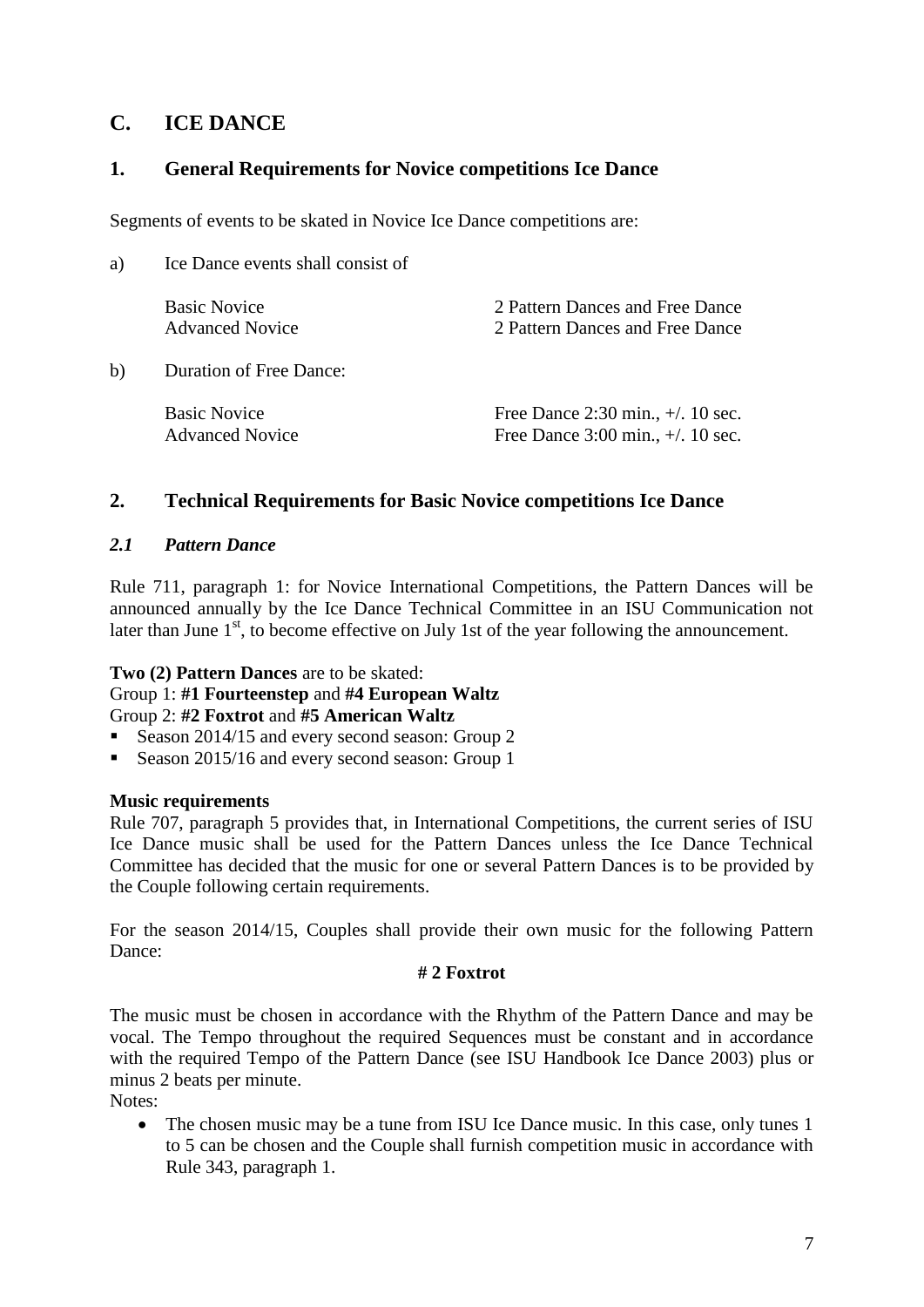- Violation of the above music requirements or tempo specifications shall be penalized as per Rule 353, paragraph 1.n).
- For the application of Rule 708 paragraph 1.d) with music provided by the Couple, it is specified that the start of the first Step of the dance must be on beat 1 of a measure (unless otherwise specified in the description of the dance).

# All **Components of Pattern Dances** are judged.

The factor of the Components is 0.7.

# *2.2 Free Dance*

Rule 710 shall apply (including that the music may be vocal).

#### **A Well Balanced Free Dance program must contain**

- **a) Dance Lifts:** not more than **one (1) Short Lift**
- **b) One (1) Straight Line Step Sequence (Midline or Diagonal) in Hold or Curved Step Sequence (Circular or Serpentine) in Hold** The restrictions listed in ISU Communication 1857 and subsequent updates of this ISU Communication apply.
- **c) One (1) Set of Synchronized Twizzles**

The **Dance Spin** is not included in the list of Required Elements for the Basic Novice Free Dance. Nevertheless, a spinning movement skated by the couple together in any hold around common axis on one foot (or two feet) with any number of rotations is permitted. A couple may choose to use this movement as part of their choreography. The Technical Panel will ignore these movements and the Judges will not consider these movements as one of the permitted stops.

#### **Levels explanations**

For Basic Novice Free Dance, in all Required Elements, only features up to **Level 2** will be counted. Any additional features will not count for Level requirements and will be ignored by the Technical Panel.

#### All **Program Components** are judged.

The factor of the Program Components is 1.0

# **3. Technical Requirements for Advanced Novice competitions Ice Dance**

# *3.1 Pattern Dance*

Rule 711, paragraph 1: for Novice International Competitions, the list of Pattern Dances will be announced annually by the Ice Dance Technical Committee in an ISU Communication not later than June  $1<sup>st</sup>$ , to become effective on July 1st of the year following the announcement.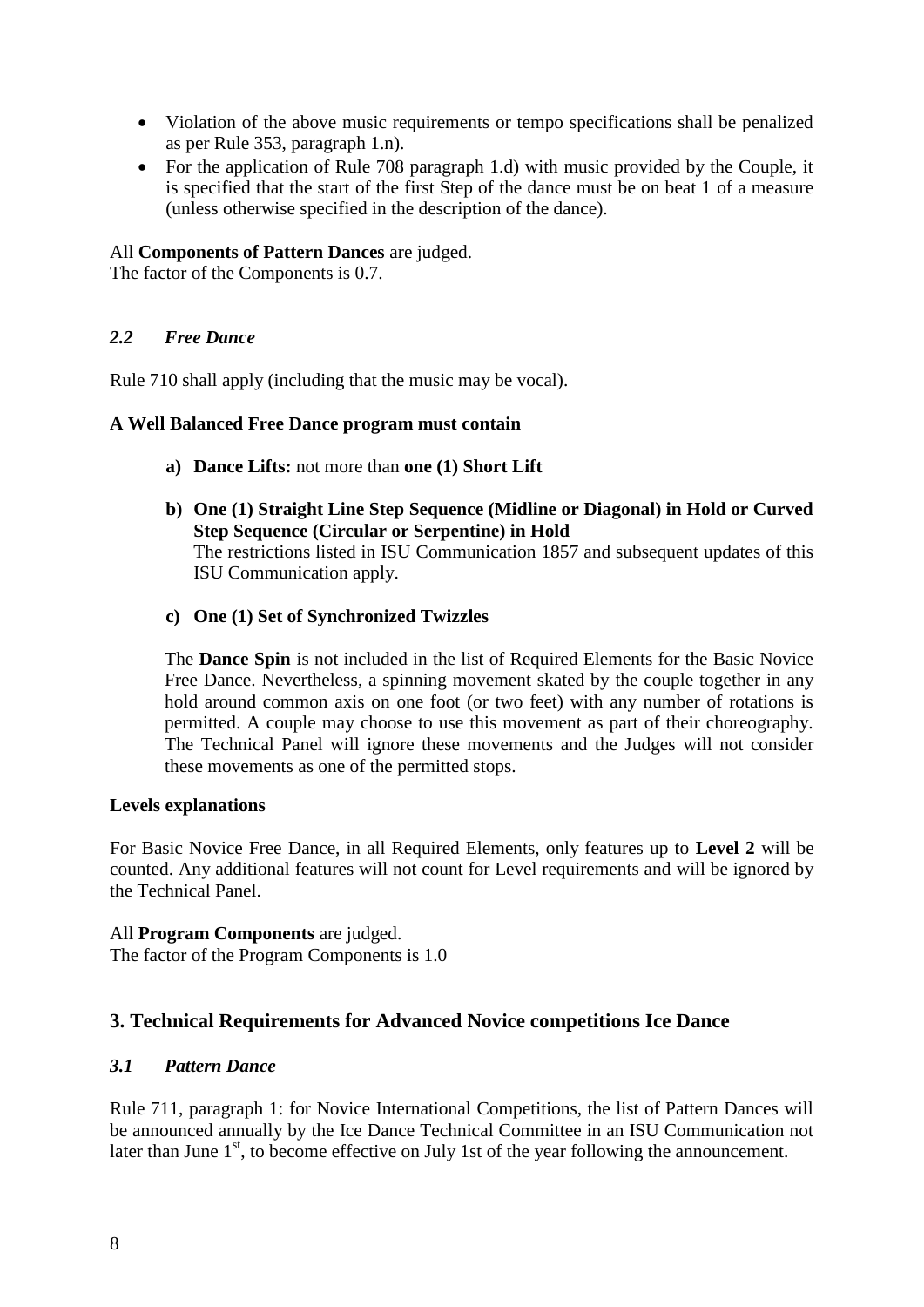### **Two (2) Pattern Dances** are to be skated:

Group 1: **#4 European Waltz** and **#20 Tango** 

#### Group 2: **#3 Rocker Foxtrot** and **#9 Starlight Waltz**

Group 3: **#12 Kilian** and **#23 Blues** 

One group of two Pattern Dances shall be drawn before the first practice of the competition from the two groups announced for the season:

- Season 2014/15 and every third season: Group 1 and Group 2
- Season 2015/16 and every third season: Group 2 and Group 3
- Season 2016/17 and every third season: Group 3 and Group 1

#### **Music requirements**

Requirements for Basic Novice apply. For the season 2014/15, Couples shall provide their own music for the following Pattern Dances:

#### **# 20 Tango, # 9 Starlight Waltz**

#### All **Components of Pattern Dances** are judged.

The factor of the Components is 0.7.

#### *3.2 Free Dance*

Rule 710 shall apply (including that the music may be vocal).

#### **A Well Balanced Free Dance program must contain**

- **a)** Not more than
	- **two (2) different Types of Short Lifts**
- **b) One (1) Spin**, but not more **Note:** A Combination Spin is not permitted.
- **c) One (1) Straight Line Step Sequence (Midline or Diagonal) in Hold or Curved Step Sequence (Circular or Serpentine) in Hold** The restrictions listed in ISU Communication 1857 and subsequent updates of this ISU Communication apply.

#### **d) One (1) Set of Synchronized Twizzles**

#### **Levels explanations**

In all Required Elements, all features up to **Level 4** will be counted.

#### All **Program Components** are judged.

The factor of the Program Components is 1.0.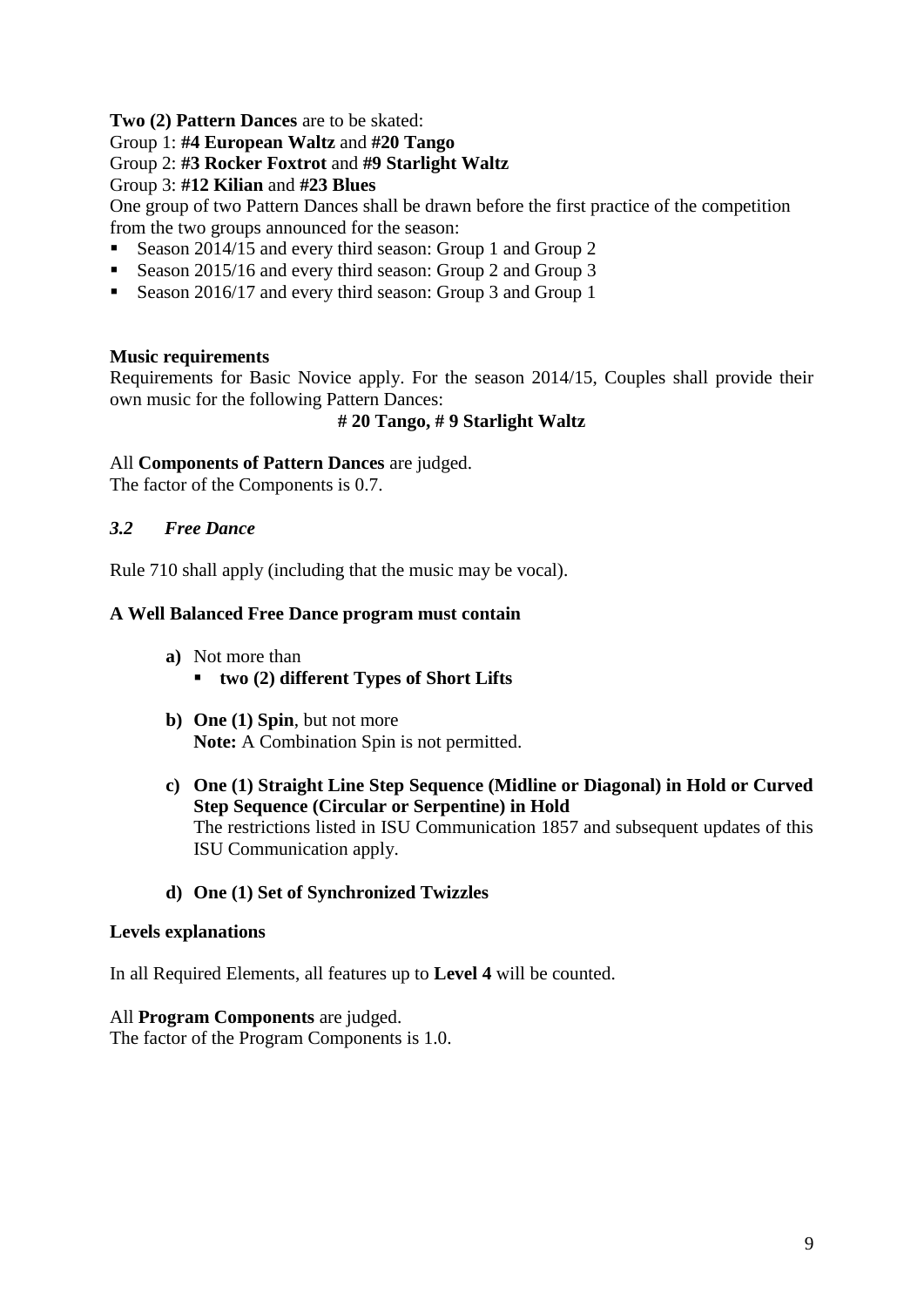# **D. Synchronized Skating**

# **1. Technical Requirements for Basic Novice competitions**

# **1.1 Team composition**

#### **Basic Novice A**

Basic Novice A shall consist of twelve (12) skaters with a maximum number of four (4) alternate skaters. At the National level, Members may permit a different team composition.

#### **Basic Novice B**

Basic Novice B shall consist of sixteen (16) skaters with a maximum number of four (4) alternate skaters. At the National level, Members may permit a different team composition.

# **1.2 Free Skating**

Basic Novice A and B competitions will consist of a Free Skating program only.

### **A well-balanced Free Skating program must contain the following six (6) required elements:**

- 1. **Intersection** Element (pi not counted)
- 2. **Linear** Element Line
- 3. **Pivoting** Element Block
- 4. **Rotating** Element Circle
- 5. **Traveling** Element Wheel
- 6. **Choice of one (1) of the following Elements:**

**Creative** Element **OR Combined** Element

Maximum element levels can be skated but the level awarded will be one level lower than the maximum defined in the ISU Technical Rules.

Other elements may be incorporated into the Free Skating program as transitional elements and might reflect the Judges scores for Interpretation. The program content sheet should indicate which extra Elements are transition Elements.

- Definition/criteria of recommended Elements and Additional Features are in accordance with Rule 990 paragraph 3.
- Difficulty Groups of Elements and Additional Features and the description of their requirements are in accordance with the valid (corresponding) ISU Communication.

# **a) Holds**

Minimum of three (3) different recognizable holds are required. There will be a deduction made by the Referee if there is not the required number of holds in the program.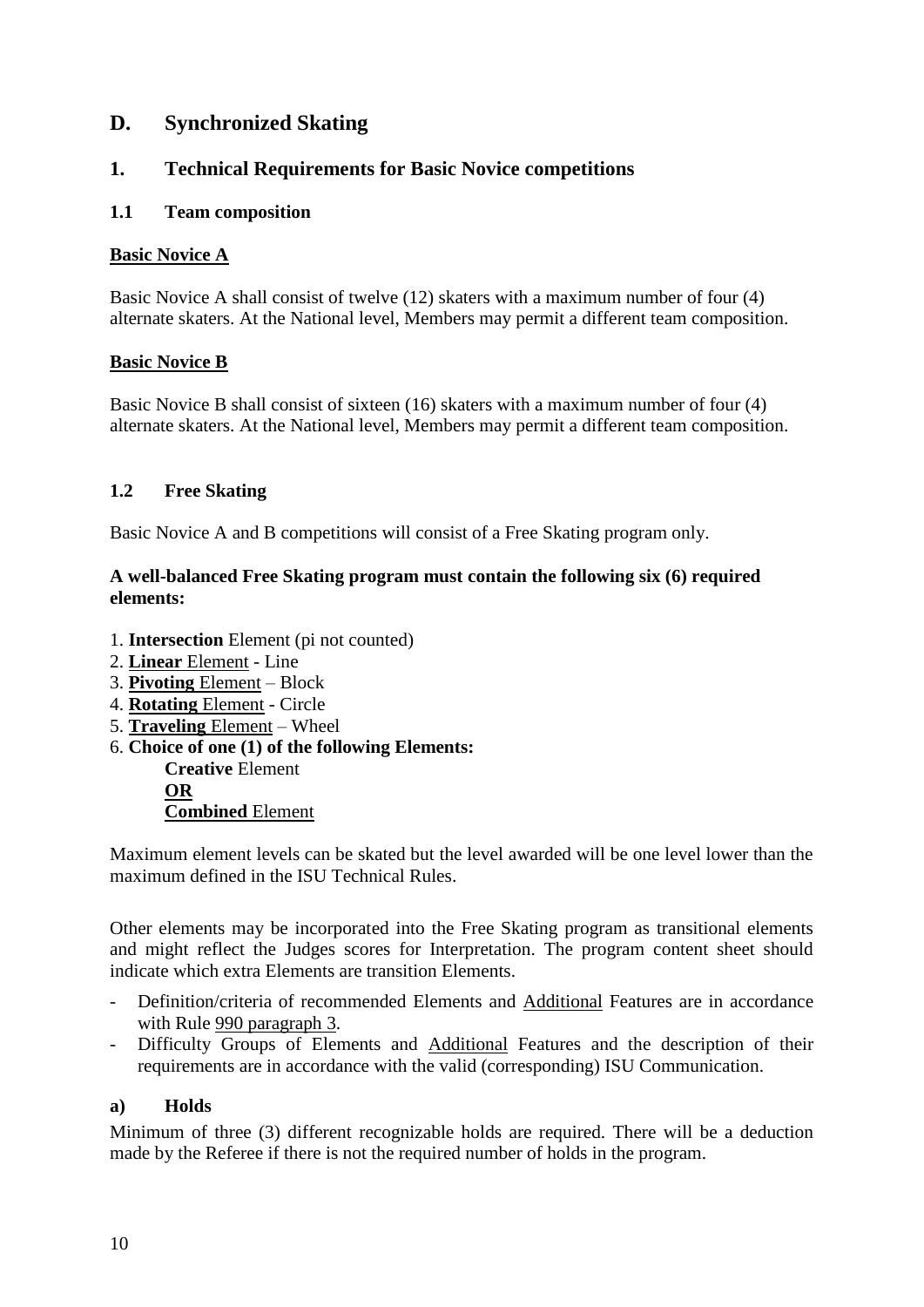# **b) Duration of Program**

The length of the program is 3 minutes +/- 10 seconds.

The timing must be reckoned from the moment that a skater begins to move (arms, head, etc.) or to skate until arriving at a complete stop at the end of the program.

# **c) Music**

Vocal music using lyrics is permitted.

# **d) Program Components**

The Program Components are only judged in

- Skating Skills
- Performance/Execution
- Interpretation

The Factor of the Program Components is 1.7

#### **e) Illegal and non-permitted elements**

The illegal and non-permitted elements are following the restrictions of Rule 992, paragraph 2 c) and paragraph 3 c).

# **2. Technical Requirements for Advanced Novice competitions**

#### **2.1 Team composition**

An Advanced Novice team shall consist of sixteen (16) skaters with a maximum number of four (4) alternate skaters.

# **2.2 Free Skating**

Advanced Novice competitions will consist of a Free Skating program only.

#### **A well-balanced Free Skating program must contain the following seven (7) elements:**

#### **Must include the following six (6) required elements**:

- 1. **Intersection** Element
- 2. **Linear** Element Line
- 3. **No Hold** Element
- 4. **Pivoting** Element Block
- 5. **Rotating** Element Circle
- 6. **Traveling** Element Wheel
- 7. **Choice of one (1) of the following Elements: Creative** Element **OR Combined** Element